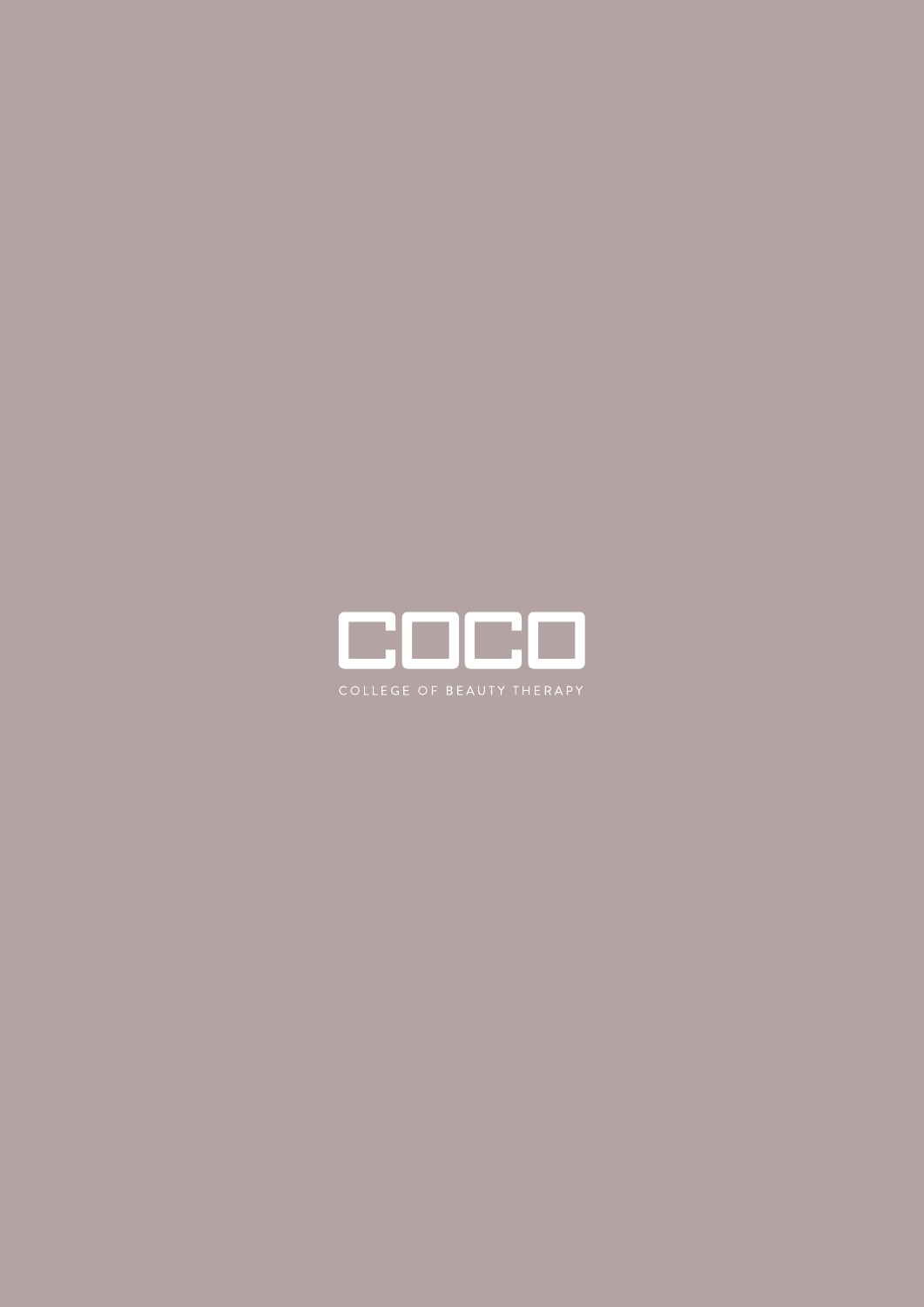# Beauty Therapy, Body and Laser Programme



COURSE SYLLABUS

# Aesthetic Treatments Diploma

- Manicure: Regular painting techniques, French manicure, hand massage and warm oil/paraffin wax application
- Pedicure: Including foot scrub, foot massage and luxury spa pedicures
- Facial and Skin Care: Incorporating massage, mixing and application of face masques, steaming and extraction and product knowledge
- Waxing: using both hot wax and strip methods
- Eyelash and eyebrow services: including eyelash and eyebrow tinting and shaping.
- Introduction to Basic Make-up application
- Electrical Facial Treatments: including Micro-current Non surgical lift, Vacuum suction, Galvanic and Faradic E.M.S. machines

# Electrical Epilation Diploma

- Causes of Hair Problems
- Structure & Dynamics of Skin and Hair
- **Bacteria**
- Hygiene & Sterilisation
- Principles of Electricity
- Electrolysis Hair Removal
- Thermolysis Hair Removal
- Blend Hair Removal
- Dermatology, Skin Diseases & Disorders
- Treatment Procedures
- Safety Precautions
- First Aid
- Professional Techniques
- All Methods of Hair Removal, Temporary & Permanent
- Anatomy & Physiology

Electrical Epilation must be completed in order to progress on to laser programme

# Body Therapy Diploma

- Swedish Body Massage
- Hot Stone Massage
- Indian Head Massage
- Figure Analysis
- Electrical Body Treatments including Micro-current, Vacuum Suction, Galvanic, Faradic E.M.S. ('Stendertone'), G5 massage, infra-red (pre massage warming treatment) and Audio sonic (sound-wave pain-relief)

Additional training in advanced Massage Techniques

# MANDATORY STUDIES

- Anatomy and Physiology of the entire body
- Client Consultation
- Record Keeping
- Contraindications to therapies
- Retail Sales
- Foundational Salon Management
- Product Knowledge
- Diet and Nutrition

# CIBTAC Laser and Intense Pulse Light Diploma

# COURSE SYLLABUS

Core knowledge of electromagnetic spectrum; protons; light amplification by stimulated emission of radiation (Laser) and intense pulsed light (IPL).

The difference between laser and IPL light therapy, and methods of applications for hair removal and skin rejuvenation treatments.

The anatomy and physiology of integumentary, endocrine, circulatory and lymphatic system in relation to light therapy treatments.

You will learn how to prepare and demonstrate Laser and IPL treatments including: preparation of the therapist, client, working area, full consultation, tissue analysis & fitzpatrick scale, contraindications, aftercare advice, clinical outcome, clinical side effects, full treatment protocol, recording and evaluation of the treatment - all in compliance with Laser and IPL local rules and legislations procedure.

### You will learn how to perform skin rejuvenation treatments including:

- Skin rejuvenation treatments that improve the appearance of all visible signs of aging caused by sun damage such as brown spots (pigmentation), redness (thread veins), uneven skin texture and lines & wrinkles
- Pigment removal: Pigmented lesions such as sun spots and freckles can be successfully removed creating a more flawless, youthful and glowing appearance
- Red Vein removal: Long term solution for facial problems such as red flushing (Rosacea), reducing superficial telangiectasia, treating spider naevi and Campbell De Morgan spots (blood spots)
- Acne: Greatly reduces the number and severity of active lesions, lessening the inflammation (by speeding up the healing process) and the frequency of break-outs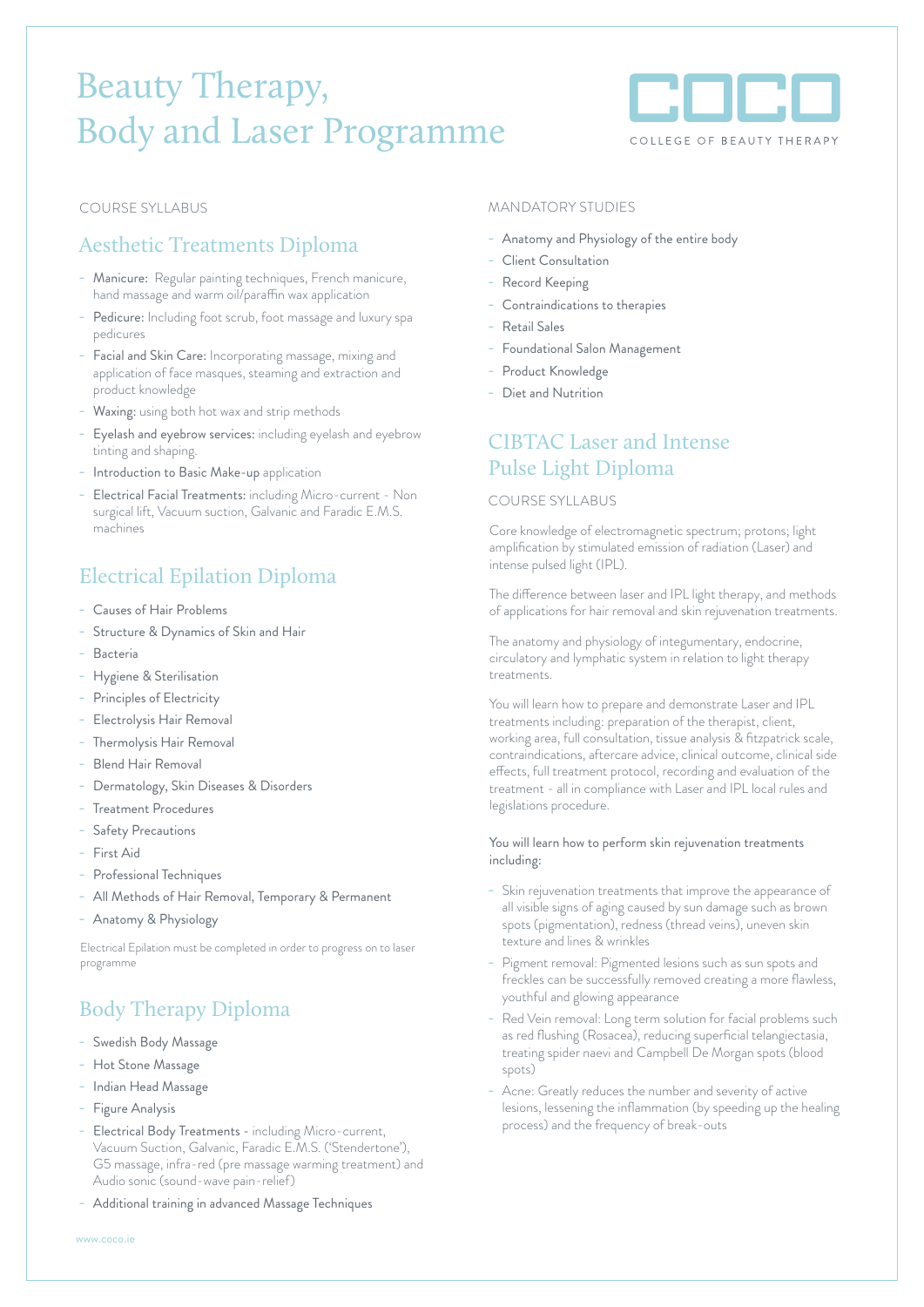## COURSE DELIVERY

Underpinning knowledge will be delivered by lectures. Practical knowledge will be fully achieved during your clinical practice which will be arranged with your tutor. The Salon has a large database of clients; should you wish to accelerate the assessment process then family & friends may be introduced to come in for treatments (at a special reduced rate). Students have to come in prepared for clinical practice days as advised by the tutor and must strictly adhere to our guideline policy.

### GENERIC STUDIES

- Anatomy and physiology of the human body
- Client Consultation
- Contraindications to therapies
- Individual customization of treatments
- Retail sales
- Chemistry and Cosmetic Science
- Theory of Cosmetic Surgery
- Dermatology
- Diet and Nutrition
- Basic First Aid

# ADDITIONAL STUDIES

- Certificate in Shellac and Gelish application
- Certificate in Spray and Manual Self Tanning
- Nimue skin technology, blemish control facials and anti-aging with the use of AHA's and peels
- Decléor Facial Treatments
- Decléor Body Treatments

# Qualifications Gained

On successful completion of the course, students will receive 6 individual qualifications.

- CIBTAC Aesthetic Treatments Diploma
- CIBTAC Electrical Epilation Diploma
- CIBTAC Laser and Intense Pulse Light Diploma
- CIBTAC Body Therapy Diploma
- CIBTAC Indian Head Massage Diploma
- CIBTAC Hot Stone Massage Diploma

# PRE-REQUISITES

- The minimum age for entry to this beauty qualification course is 18 years. There is no upper age limit
- A high level of English is required. You must be able to speak, read, write and understand English fluently
- No previous experience required, although a good general education is essential for this demanding beauty therapy course
- An informal face-to-face interview is required to discuss the course in detail

# Price €10,800

# FULL TIME

Monday to Friday: 9.30am - 5pm

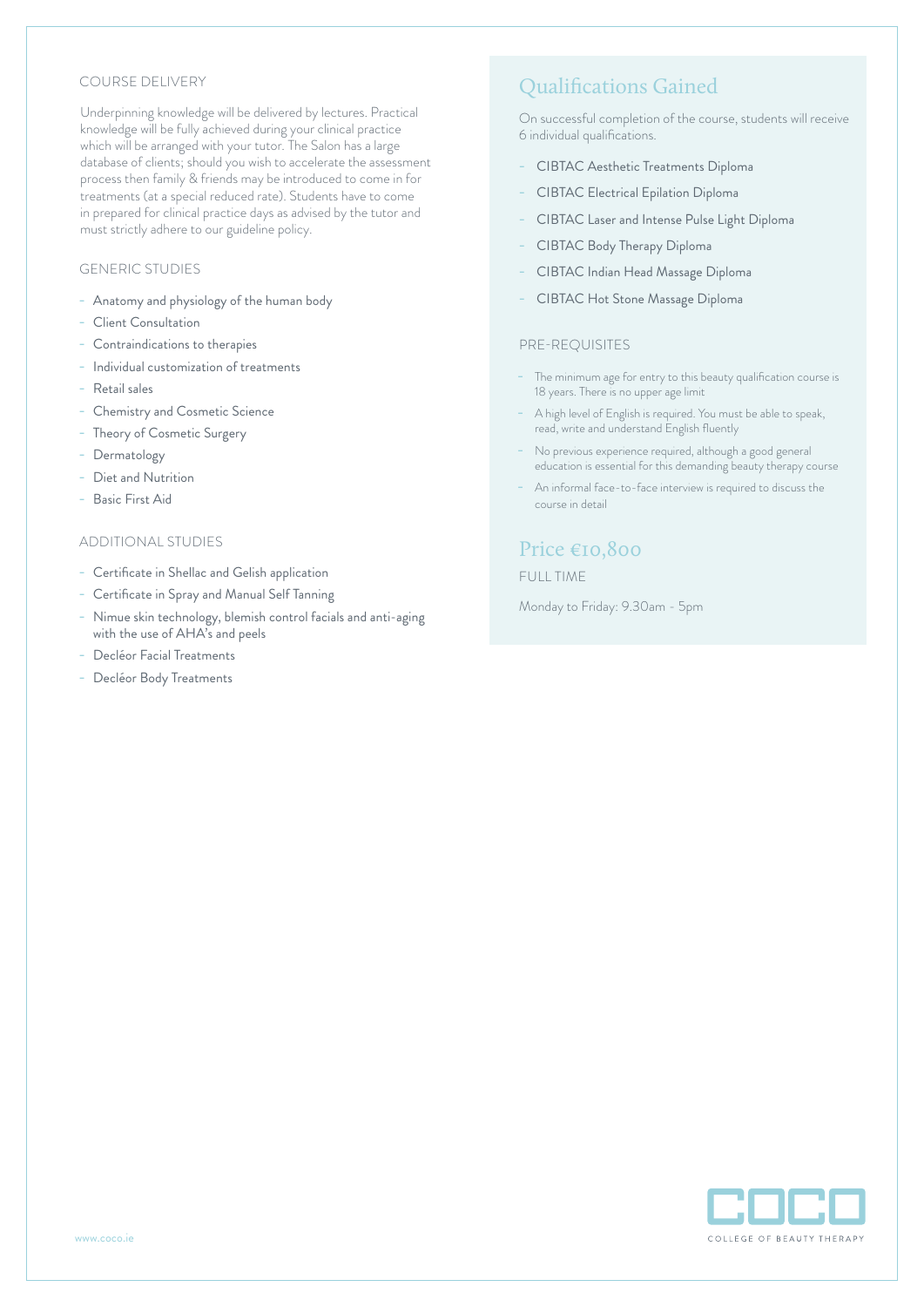# Aesthetic Treatments Diploma



The CIBTAC Aesthetic diploma is an international qualification that is recognised in 26 countries worldwide. CIBTAC are proud to produce therapists of the high quality who are passionate and who have a forward thinking approach to this exciting and ever evolving industry.

# COURSE SYLLABUS

# **AESTHETICS**

- Manicure: Regular painting techniques, French manicure, hand massage and warm oil/paraffin wax application
- Pedicure: Including foot scrub, foot massage and luxury spa pedicures
- Facial and Skin Care: Incorporating massage, mixing and application of face masques, steaming and extraction and product knowledge
- Waxing: using both hot wax and strip methods
- Eyelash and eyebrow services: including eyelash and eyebrow tinting and shaping.
- Introduction to Basic Make-up application
- Electrical Facial Treatments: including Micro-current Non surgical lift, Vacuum suction, Galvanic and Faradic E.M.S. machines

# MANDATORY STUDIES

- Anatomy and Physiology of the entire body
- Client Consultation
- Record Keeping
- Contraindications to therapies
- Retail Sales
- Foundational Salon Management
- Product Knowledge
- Diet and Nutrition

#### ADDITIONAL STUDIES

- Certificate in Shellac and Gelish application
- Certificate in Spray and Manual Self Tanning
- Nimue skin technology, blemish control facials, and antiageing with the use of AHA's and peels
- Decléor Facial Treatments

# Qualifications Gained

On successful completion of this CIBTAC course, students will receive the following qualifications;

- CIBTAC Aesthetic Treatments Diploma
- Certificate in the Application of Shellac & Gelish Polish
- Certificate in Spray and Manual Self Tanning

## PRE-REQUISITES

- The minimum age for entry to this beauty qualification course is 18 years. There is no upper age limit
- A high level of English is required. You must be able to speak, read, write and understand English fluently
- No previous experience required, although a good general education is essential for this demanding beauty therapy course
- An informal face-to-face interview is required to discuss the course in detail

# Price €4,600

# PART-TIME

 Monday and Tuesday : 9.30am - 5pm Monday and Tuesday night : 6pm - 9.30pm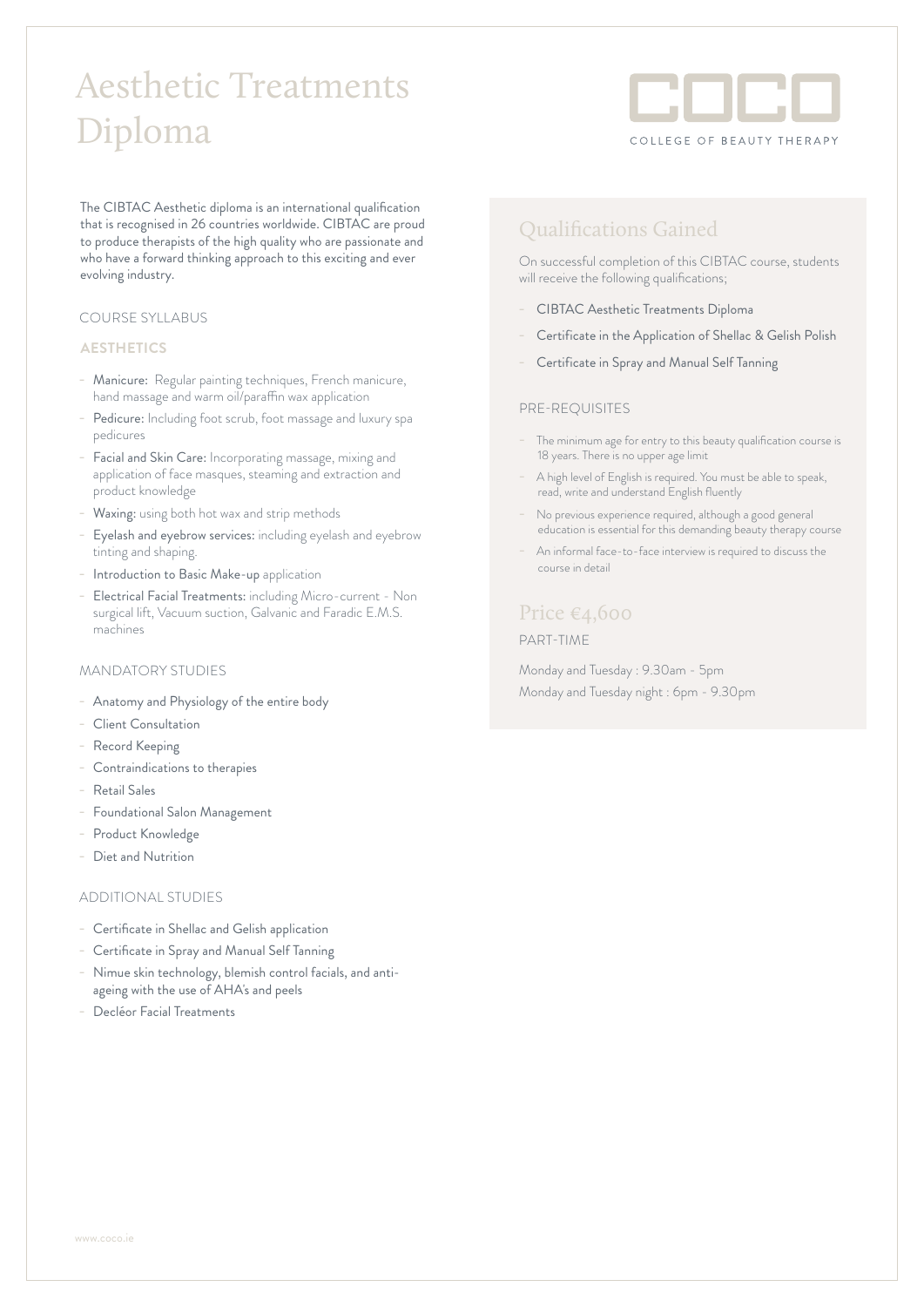# Electrical Epilation Therapy Diploma



# COURSE SYLLABUS

- Causes of Hair Problems
- Structure & Dynamics of Skin and Hair
- Bacteria
- Hygiene & Sterilisation
- Principles of Electricity
- Electrolysis Hair Removal
- Thermolysis Hair Removal
- Blend Hair Removal
- Dermatology, Skin Diseases & Disorders
- Treatment Procedures
- Safety Precautions
- First Aid
- Professional Techniques
- All Methods of Hair Removal, Temporary & Permanent
- Anatomy & Physiology

## MANDATORY STUDIES

- Client Consultation
- Record Keeping
- Contraindications to therapies
- Retail Sales
- Foundational Salon Management
- Product Knowledge

# Qualifications Gained

On successful completion of this CIBTAC course, students will receive the following qualification;

- CIBTAC Electrical Epilation Therapy Diploma

#### PRE-REQUISITES

- The minimum age for entry to this beauty qualification course is 18 years. There is no upper age limit
- A high level of English is required. You must be able to speak, read, write and understand English fluently
- No previous experience required, although a good general education is essential for this demanding beauty therapy course
- An informal face-to-face interview is required to discuss the course in detail

Electrical Epilation must be completed in order to progress on to laser programme.

Price €2,800

PART-TIME

Wednesday 9.30-5pm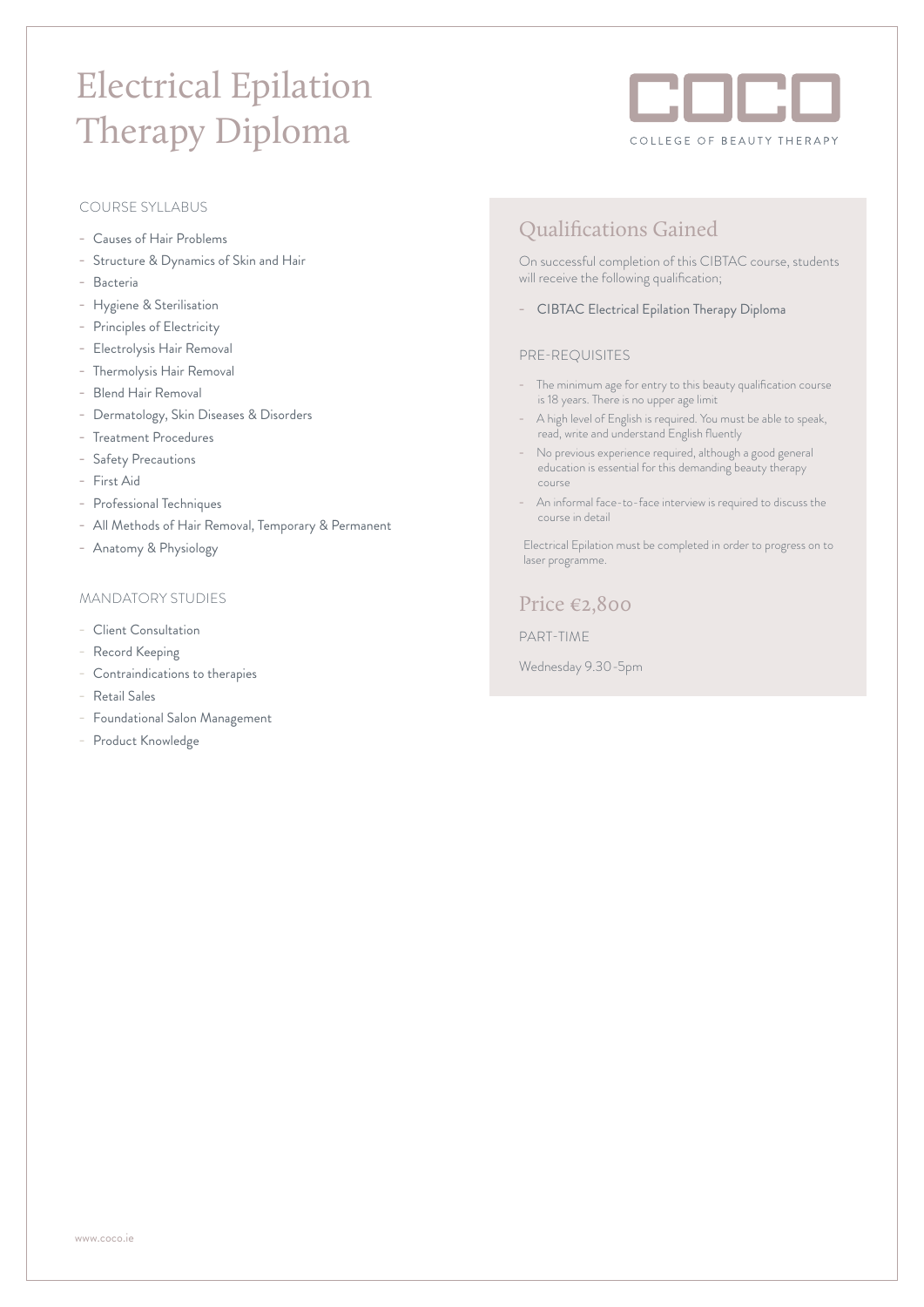# Body Therapy Diploma



## COURSE SYLLABUS

# **BODY THERAPY**

- Swedish Body Massage
- Hot Stone Massage
- Indian Head Massage
- Figure Analysis
- Electrical Body Treatments including Micro-current, Vacuum Suction, Galvanic, Faradic E.M.S. ('Stendertone'), G5 massage, infrared (pre massage warming treatment) and Audio sonic (sound-wave pain-relief)
- Additional training in advanced Massage Techniques

### MANDATORY STUDIES

- Anatomy and Physiology of the entire body
- Client Consultation
- Record Keeping
- Contraindications to therapies
- Retail Sales
- Foundational Salon Management
- Product Knowledge
- Diet and Nutrition

# ADDITIONAL STUDIES

- Decléor Body Treatments

# Qualifications Gained

On successful completion of this CIBTAC course, students will receive the following qualifications;

- CIBTAC Body Therapy Diploma
- CIBTAC Indian Head Massage Diploma
- CIBTAC Hot Stone Therapy Massage Diploma

# PRE-REQUISITES

- The minimum age for entry to this beauty qualification course is 18 years. There is no upper age limit
- A high level of English is required. You must be able to speak, read, write and understand English fluently
- No previous experience required, although a good general education is essential for this demanding beauty therapy course
- An informal face-to-face interview is required to discuss the course in detail

# Price €3,800

# PART-TIME

Thursdays 9.30am - 5pm.